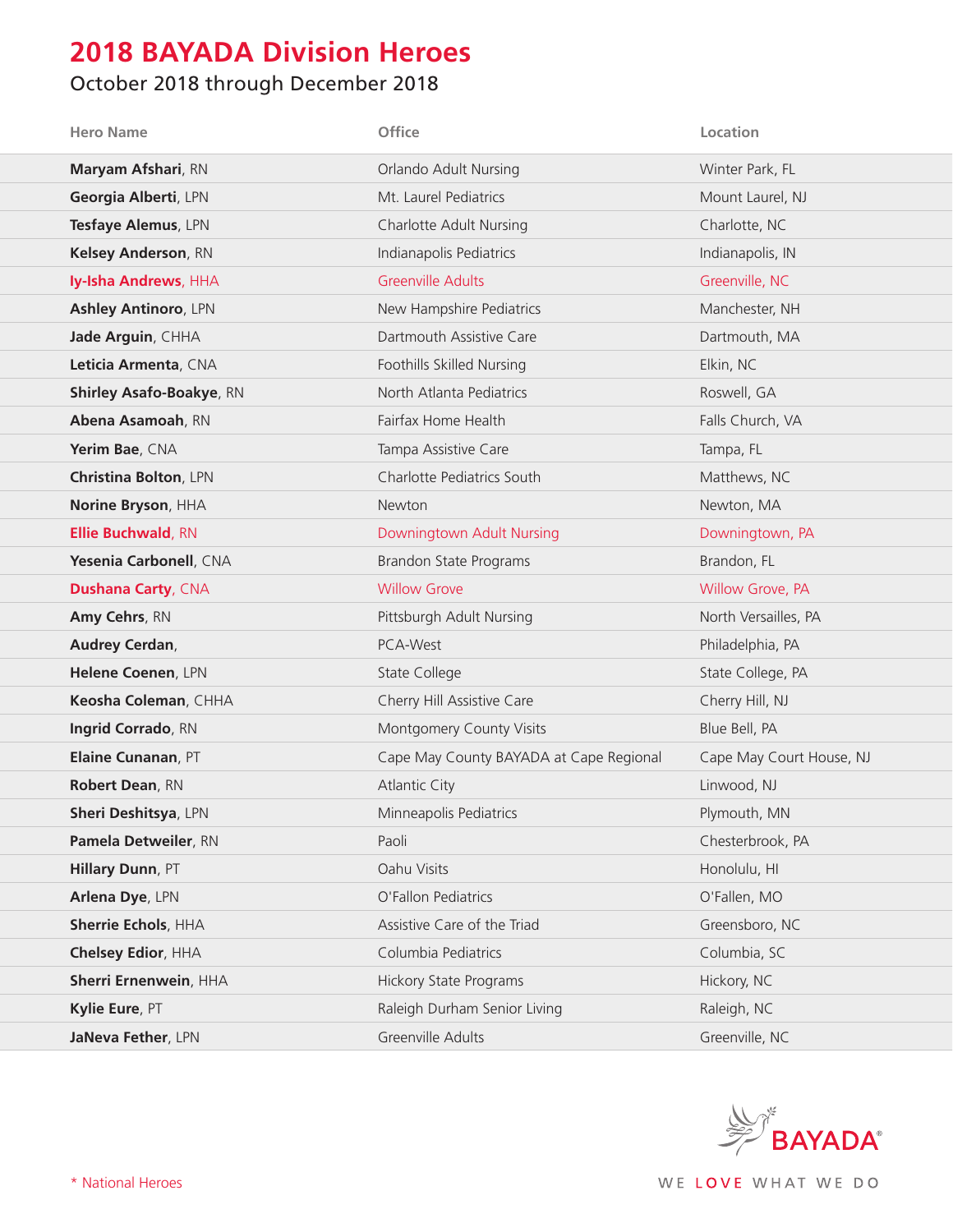| <b>Hero Name</b>                 | Office                           | Location           |
|----------------------------------|----------------------------------|--------------------|
| Jenna Flavin, RN                 | St. Paul Pediatrics              | Shoreview, MN      |
| Crystal Franzese, LPN            | Suffolk County Skilled           | Hauppauge, NY      |
| Lisa Gardiner, LPN               | Delaware Pediatrics              | New Castle, DE     |
| Regina Godbolt, RN               | Pediatrics of Winston Salem      | Winston Salem, NC  |
| Lindelle Gordon, HHA             | Rutland                          | Rutland, VT        |
| Jimmy Gorreja, RN                | St. Louis Pediatrics             | Creve Coeur, MO    |
| Kylie Guadliana, PT              | Fairfax Senior Living            | Falls Church, VA   |
| Wanda Hall, LPN                  | Hendersonville                   | Hendersonville, NC |
| <b>Jigie Hall, RN</b>            | Delaware Pediatrics South        | Milford, DE        |
| <b>Jenny Hartick, LPN</b>        | <b>Erie Adults</b>               | Erie, PA           |
| <b>Albert Hartman, CNA</b>       | Paoli                            | Chesterbrook, PA   |
| <b>Emily Henderson, BHPP</b>     | Maui Behavioral Health           | Kahului, HI        |
| Sigrid Himongala, HABT           | Kauai Habilitation               | Lihue, HI          |
| Carlo Hipol, PT                  | <b>Essex County Visits</b>       | Livingston, NJ     |
| Dawn Holmes, LPN                 | <b>Hudson County Pediatrics</b>  | Secauacus, NJ      |
| Felicia Jackson, Live-In         | Roswell Adult                    | Roswell, GA        |
| <b>Blandina James-Mlenga, RN</b> | Harrisburg Visits                | Harrisburg, PA     |
|                                  |                                  |                    |
| Marian Jones, LPN                | Jamison Adult Nursing            | Jamison, PA        |
| Susan Jordan Rainey, LPN         | Raleigh Pediatrics               | Raleigh, NC        |
| Eleanor Joseph, CHHA             | Jersey City                      | Jersey City, NJ    |
| Terri Kirk, LPN                  | Reading                          | Reading, PA        |
| Karen Koman, LPN                 | <b>Baltimore West Visits</b>     | Marriotsville, MD  |
| Linda Laguerre, RN               | <b>Brattleboro Visits</b>        | Brattleboro, VT    |
| Jayne Lindo, RN                  | Rhode Island Skiled              | Warwick, RI        |
| Melinda Martell, LNA             | Vermont Burlington Hospice       | Shelburne, VT      |
| <b>Brooke McCall, LPN</b>        | Erie                             | Erie, PA           |
| Ana McClendon, LPN               | <b>Burlington County Skilled</b> | Moorestown, NJ     |
| Maria McCray, HHA                | Green Valley Adult               | Green Valley, AZ   |
| Danielle McPherson, RN           | <b>Wilmington Pediatrics</b>     | Wilmington, NC     |
| Lynne Michuk, CNA                | Indiana County Pediatrics        | Blairsville, PA    |
| <b>Sharon Mohler, RN</b>         | Lancaster                        | Lancaster, PA      |
| Wilma Moore, RN                  | Gastonia                         | Gastonia, NC       |
| Marie Nemorin, CNA               | Newton State Programs            | Newton, MA         |
| Edward Nunez, LPN                | <b>Willow Grove Pediatrics</b>   | Willow Grove, PA   |